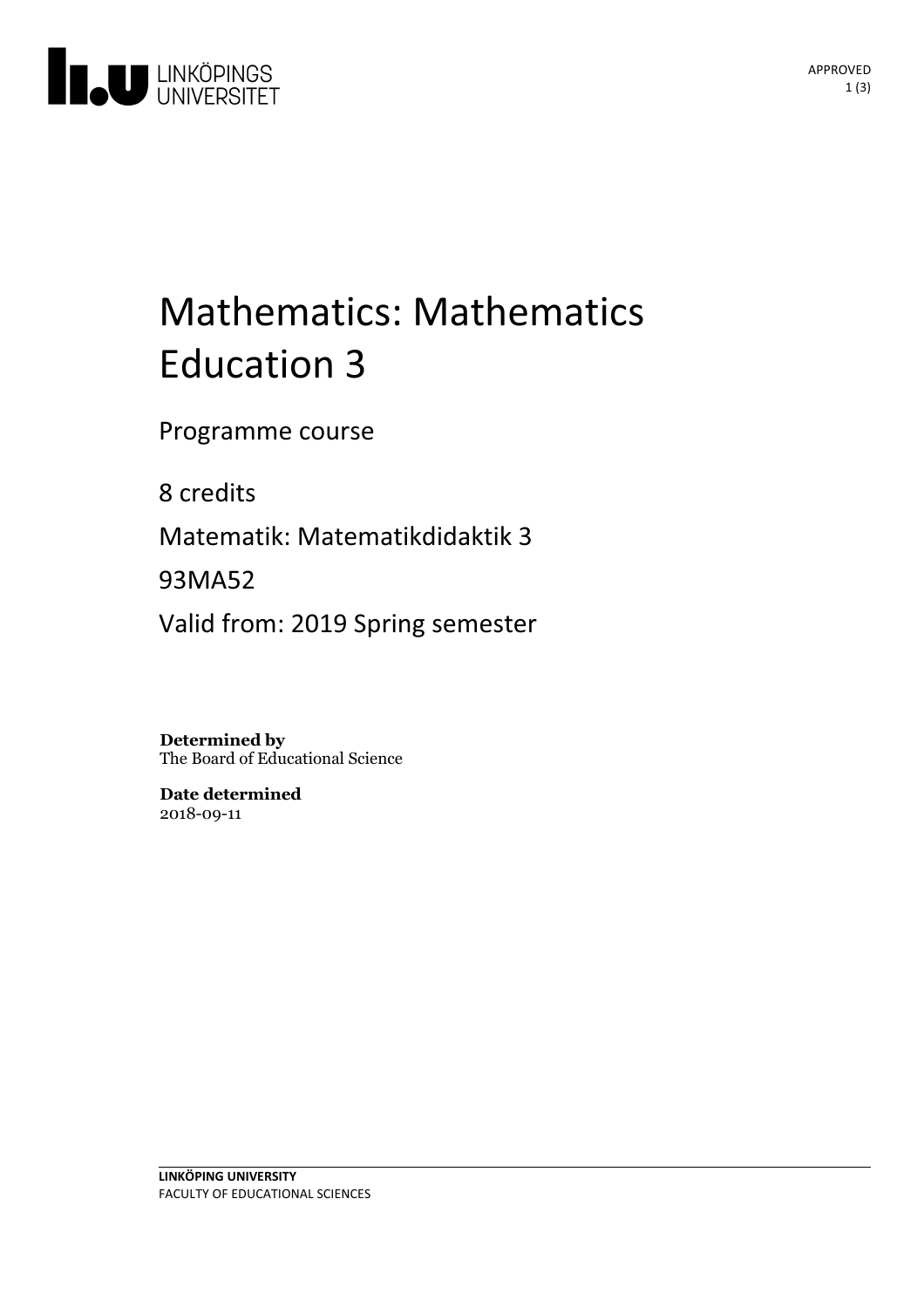Main field of study **Mathematics** 

Course level

First cycle

#### Advancement level

 $G<sub>2</sub>X$ 

### Course offered for

- Secondary School Teacher Programme with a specialization in Teaching in the Upper-Secondary School
- Secondary School Teacher Programme with a specialization in Teaching in the Upper-Secondary School, subject Biology
- Secondary School Teacher Programme with a specialization in Teaching in the Upper-Secondary School, subject English
- Secondary School Teacher Programme with a specialization in Teaching in the Upper-Secondary School, subject Mathematics
- Secondary School Teacher Programme with a specialization in Teaching in the Upper-Secondary School, subject History
- Secondary School Teacher Programme with a specialization in Teaching in the Upper-Secondary School, subject Social Studies

### Examination

Applies to all courses regardless of grading scale.

Students failing an exam covering either the entire course or part of the course two times are entitled to have a new examiner appointed for the reexamination.

If the course has a three-graded grading scale (U - VG), following applies:

Students who have passed an examination may not retake it in order to improve their grades.

If the course is a VfU course, the following applies:

Examination of applied social and didactic abilities is limited to three (3) occasions.

### Grades

Three-grade scale, U, G, VG